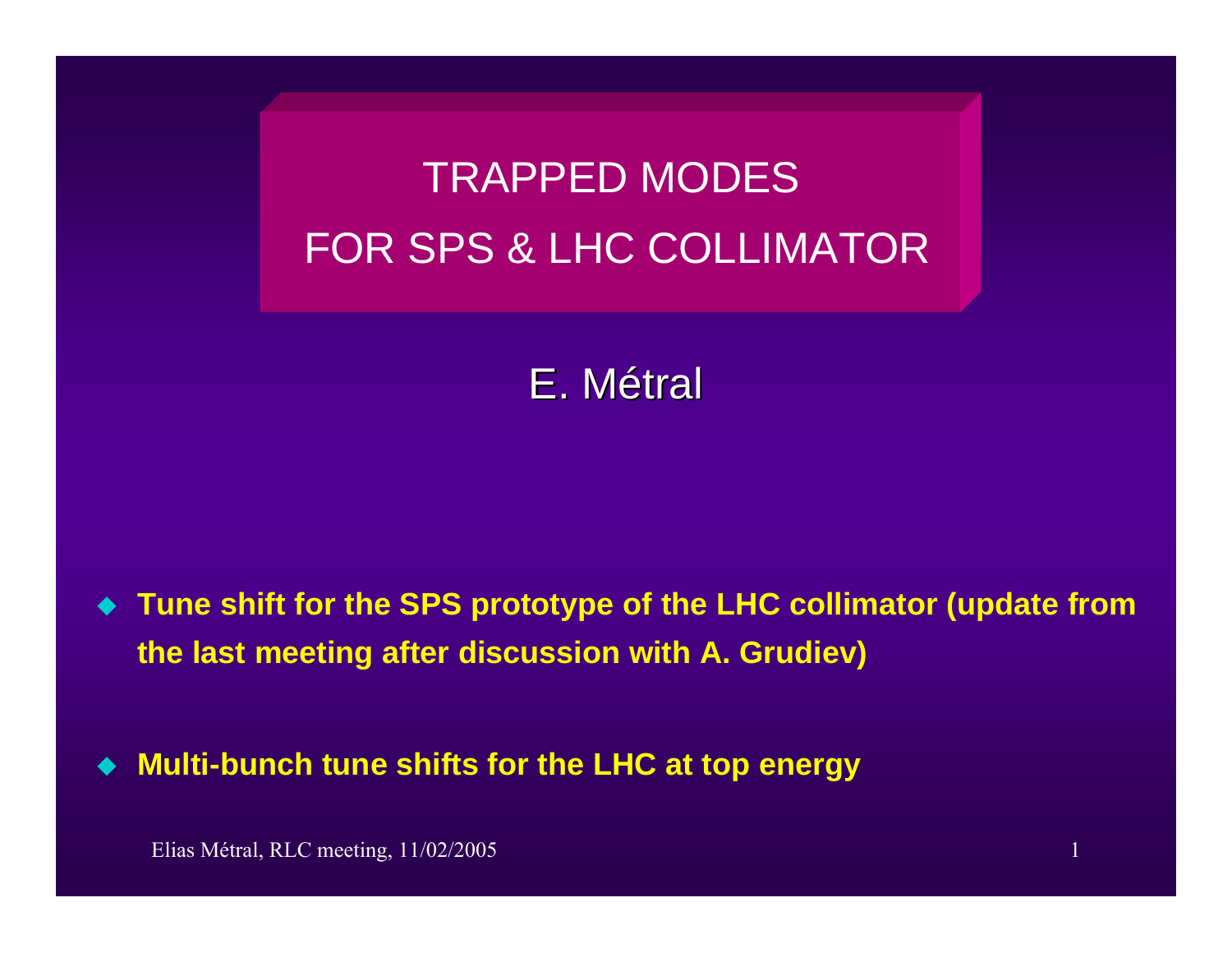| <b>TABLE OF TRANSVERSE MODES FOR FULL GAP = 5 MM</b><br>(FROM A. GRUDIEV, RLC meeting, 28/01/05) |                          |                                                           |                                                          |                                                |                                                                                                 |                                                                |                                                                |                                                             |  |
|--------------------------------------------------------------------------------------------------|--------------------------|-----------------------------------------------------------|----------------------------------------------------------|------------------------------------------------|-------------------------------------------------------------------------------------------------|----------------------------------------------------------------|----------------------------------------------------------------|-------------------------------------------------------------|--|
| $f$ [GHz]                                                                                        | $\overline{Q}$ .         |                                                           |                                                          |                                                | $r_1/Q$ [Ohm/mm <sup>2</sup> 2] $r_1$ [Ohm/mm <sup>2</sup> 2] $k_1(V/nC/mm^2)$ $r_+/Q$ [Ohm/mm] | $r_{+}$ [Ohm/mm]                                               |                                                                | $k_{+}$ [V/nC/mm] $k_{+}$ (Fy) [V/nC/mm]                    |  |
| 0.605<br>0.769<br>0.799<br>0.848                                                                 | 139<br>612<br>639<br>687 | $6.105e-004$<br>1.467e-006<br>8.823e-007<br>1.135e-005    | 8.486e-002<br>$8.976e - 004$<br>$5.638e - 004$<br>7.7999 | $5.802e - 004$<br>1.772e-006<br>1.107e-006     | 4.915e<br>$9 -$<br>$\sqrt{5}$<br>$\swarrow$ 005<br>$\sqrt{7}e-004$                              | $6.693e+000$<br>5.570e-002<br>3.367e-002<br>$4.388e - 001$     | 4.576e-002<br>1.099e-004<br>$6.613e-005$<br>8.509e-004         | $4.507e-002$<br>1.078e-004<br>6.769e-005<br>$8.432e - 004$  |  |
| 0.909<br>1.226<br>1.228                                                                          | 751<br>934<br>961        | 1.449e-005<br>$4.174e-0$<br>$9.441e-$                     |                                                          | <b>Linac's convention</b>                      | $800 -$                                                                                         | 5.710e-001<br>1.517e+002<br>$3.525e+002$                       | 1,086e-003<br>$3.128e - 001$<br>7.076e-001                     | $1.074e-003$<br>$3.154e-001$<br>7.040e-001                  |  |
| 1.255<br>1.295<br>1.306                                                                          | 1070<br>909<br>570       | $1.473e - N$<br>$6.198e-003$<br>$9.626e - 005$            | $\implies$ Divide by 2 for rings<br>5.4816               |                                                | 001<br>$5.517e-003$                                                                             | 5.993e-001<br>1.845e+002<br>$2.005e+000$                       | $1.104e-003$<br>4.645e-001<br>$7.214e-003$                     | 1.072e-003<br>4.513e-001<br>$6.707e-003$                    |  |
| 1.312<br>1.315<br>1.565                                                                          | 560<br>530<br>1294       | 1.452e-005<br>1.910e-005<br>1.143e-007                    | $8.134e - 003$<br>$1.012e-002$<br>$1.480e - 0.04$        | 2.9<br>$-005$<br>-005<br>007<br>وعد            | $5.282e-004$<br>$6.929e-004$<br>3.486e-006                                                      | 2.958e-001<br>$3.672e - 001$<br>$4.511e-003$                   | 1.089e-003<br>$1.431 - 003$<br>8.570e-006                      | 1.178e-003<br>$1.2556 - 003$<br>$9.109e - 006$              |  |
| 1.595<br>1.611<br>1.636<br>1.659                                                                 | 172<br>171<br>170<br>925 | 1.158e-002<br>$1.288e - 0$<br>9.031 <sub>9</sub><br>1.50/ | <b>Can be obtained</b>                                   |                                                | $3.463e-001$<br>$2.817e-004$<br>$342e + 000$<br><b>Me-009</b>                                   | 5.957e+001<br>$6.526e - 002$<br>$3.982e+002$<br>$4.216e - 006$ | $8.677e - 001$<br>$9.656e - 004$<br>$6.019e+000$<br>1,188e-008 | 9.509e-001<br>$1.628e-003$<br>$5.967+000$<br>$1.182e-008$   |  |
| 1.672<br>1.673<br>1.674                                                                          | 169<br>940<br>1356       | 5.2/<br>9.2<br>2.9                                        | from the loss factor:                                    |                                                | $900*$<br>$-006$<br>$\blacktriangle$ -006                                                       | $2.541e+002$<br>2.478e-003<br>1.095e-002                       | $3.949e+000$<br>$6.927e - 006$<br>$2.103e-005$                 | $3.924 + 000$<br>$6.866e-006$<br>2.075e-005                 |  |
| 1.696<br>1.717<br>1.727                                                                          | 945<br>168<br>958        | $2.0\,$<br>2.603                                          | $Qk_{t}$                                                 |                                                | $/2 - 008$<br>$4e-001$<br>$718e-008$                                                            | 5.481e-005<br>1.215e+002                                       | 1.545e-007<br>1.951e+000<br>$4.660e - 008$                     | 1.470e-007<br>$1.972 + 000$                                 |  |
| 1.767<br>1.772<br>1.785                                                                          | 981<br>167<br>1430       | 6.217e<br>$5.264e-011$<br>1.948e-001<br>$9.523e-010$      | $\pi$ f<br><b>Barbaran</b><br>1.362e-006                 | $\overline{2}$<br>$-101$<br>2.670e-009         | 1.421e-009<br>$5.245+000$<br>$2.546e-008$                                                       | 1.646e-005<br>1.394e-006<br>$8.759e+002$<br>$3.640e - 005$     | 3.945e-009<br>$1.460e+001$<br>7.138e-008                       | $6.611e-008$<br>4.446e-009<br>$1.429 + 001$<br>$1.497e-007$ |  |
| 1.815<br>1.935<br>1.868                                                                          | 1012<br>165<br>1028      | 3.334e-008<br>1.318e-001<br>4.096e-007                    | $3.374e - 005$<br>2.175e+001<br>$4.210e-004$             | $9.506e - 008$<br>3.800e-001<br>$1.202e - 006$ | 8.765e-007<br>$3.428 + 000$<br>1.046e-005                                                       | $8.870e - 004$<br>5.656e+002<br>1.075e-002                     | 2.499e-006<br>$9.881e+000$<br>3.070e-005                       | 2.525e-006<br>$9.742 + 000$<br>$3.003e-005$                 |  |
| 1,898<br>1.906<br>1.930                                                                          | 1494<br>164<br>1067      | 3.463e-008<br>$2.506e-003$<br>3.838e-007                  | 5.173e-005<br>$4.109e-001$<br>$4.095e-004$               | 1.032e-007<br>7.502e-003<br>$1.164e-006$       | 8.705e-007<br>$6.272e-002$<br>$9.489e - 006$                                                    | 1,300e-003<br>$1.029e + 001$<br>$1.012e-002$                   | 2.595e-006<br>1.878e-001<br>$2.877e - 005$                     | 2.913e-006<br>1.866e-001<br>$2.992e-005$                    |  |
| 1.983<br>1.995                                                                                   | 164<br>1000              | 7.304e-002<br>9.990e-006                                  | $1.198e+001$<br>$8.990e - 003$                           | 2.275e-001<br>$2.817e-005$                     | $1.757+000$<br>$2.150e-004$                                                                     | $2.992e+002$<br>$2.150e - 001$                                 | $5.474e+000$<br>$6.738e - 004$                                 | $5.509 + 000$<br>$7.114e-004$                               |  |

 $\implies$  The results of last week should be divided by 2

Elias Métral, RLC meeting, 11/02/2005 2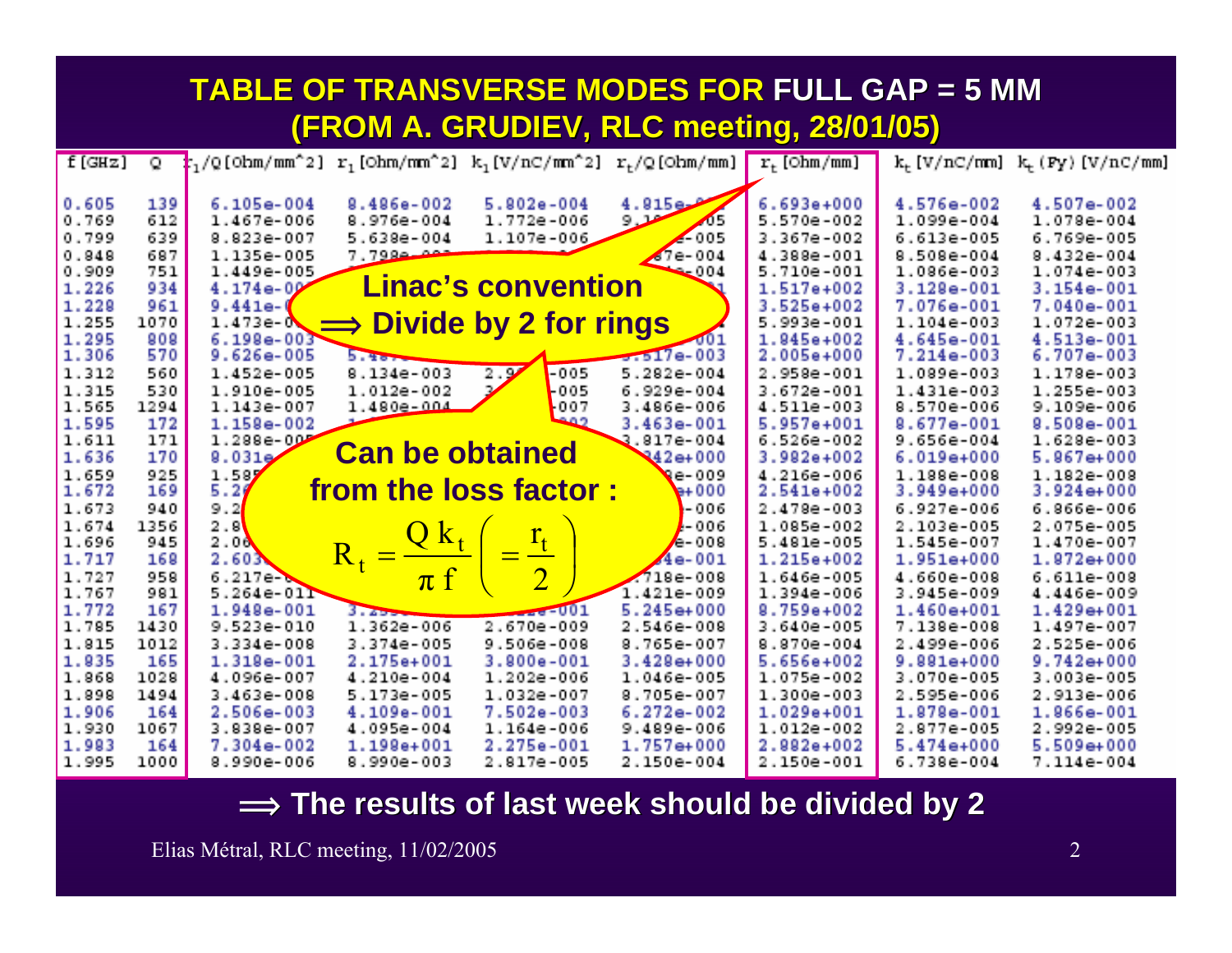### **SPS HORIZONTAL SINGLE SPS HORIZONTAL SINGLE-BUNCH TUNE SHIFT BUNCH TUNE SHIFT FOR THE HEAD FOR THE HEAD-TAIL MODE M = 0 TAIL MODE M = 0**

| TM1: $-2.03983 \times 10^{-9}$  |
|---------------------------------|
| TM2: $-5.81091 \times 10^{-9}$  |
| TM3: $-1.3119 \times 10^{-8}$   |
| TM4: $-8.08981 \times 10^{-9}$  |
| TM5: $-1.24454 \times 10^{-10}$ |
| TM6: $-1.1967 \times 10^{-8}$   |
| $TM7: -8.07584 \times 10^{-8}$  |
| TM8: $-5.1747 \times 10^{-8}$   |
| TM9: $-2.484\times10^{-8}$      |
| $TM10: -1.79741 \times 10^{-7}$ |
| $TM11:-1.17202\times10^{-7}$    |
| TM12: $-2.14036 \times 10^{-9}$ |
| TM13: $-5.98159 \times 10^{-8}$ |

 $\implies$  $\Delta {\cal Q}^{\rm SB \,,\,All\,TMs}_{x \,,\;m=0} \approx -5.6\!\times\!10^{\,-7}$ =  $Q_{x, m=0}^{\rm SD, All IMS} \approx -5.6 \times$ **With the experimental parameters (E = 270 GeV…) î See FZ's talk at LCE meeting (22/10/04)**  ${\rm Im}[Z_{x,m=0}^{e\!f\!f},{\rm AllTMs}\,]\approx 4.6~{\rm k}\Omega/{\rm m}$  $\implies$  Seems negligible compared to the measured tune shift of  $\sim 10^{-4}$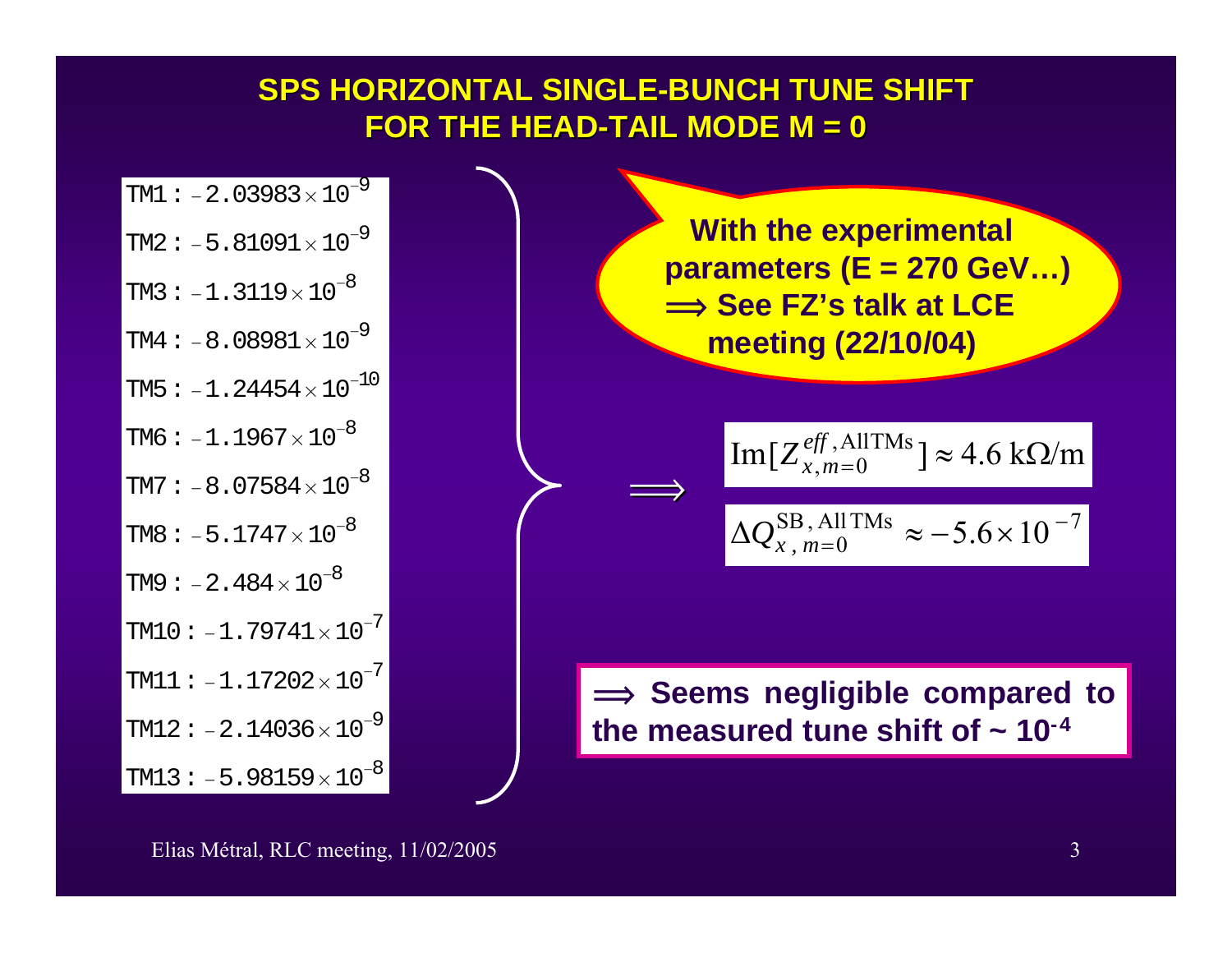# **FZ'S RESULT S RESULT**



Expected tune shift of a pencil beam of constant intensity of 8.5x10<sup>10</sup> protons, on which the measured data (from Marek Glasior's APC talk) are superimposed.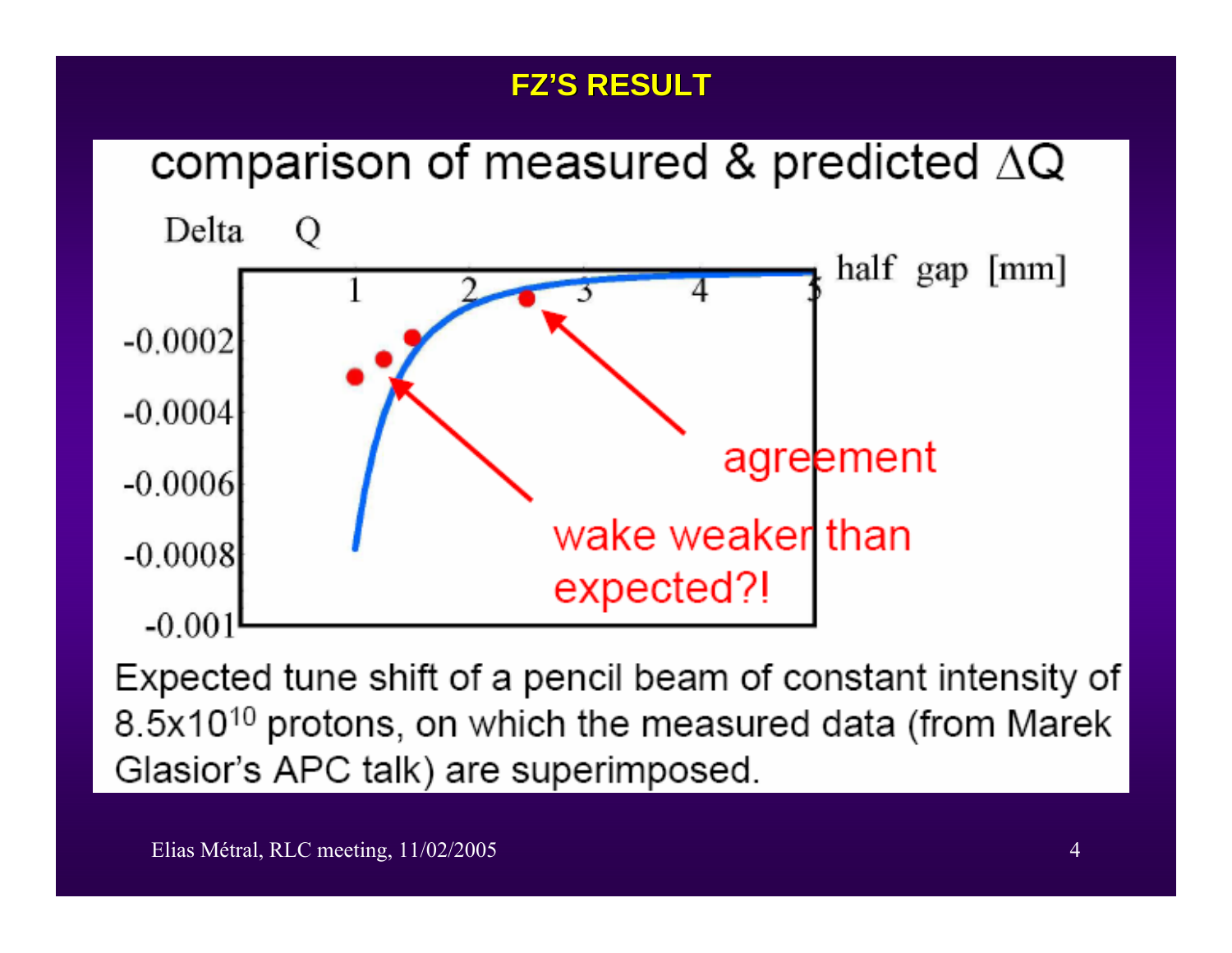#### **THE RESULT I OBTAINED** (USING THE SAME PARAMETERS ... BUT THE MEASUREMENT **PARAMETERS HAVE TO BE CONFIRMED FOR EACH GAP ! ) PARAMETERS HAVE TO BE CONFIRMED FOR EACH GAP ! )**

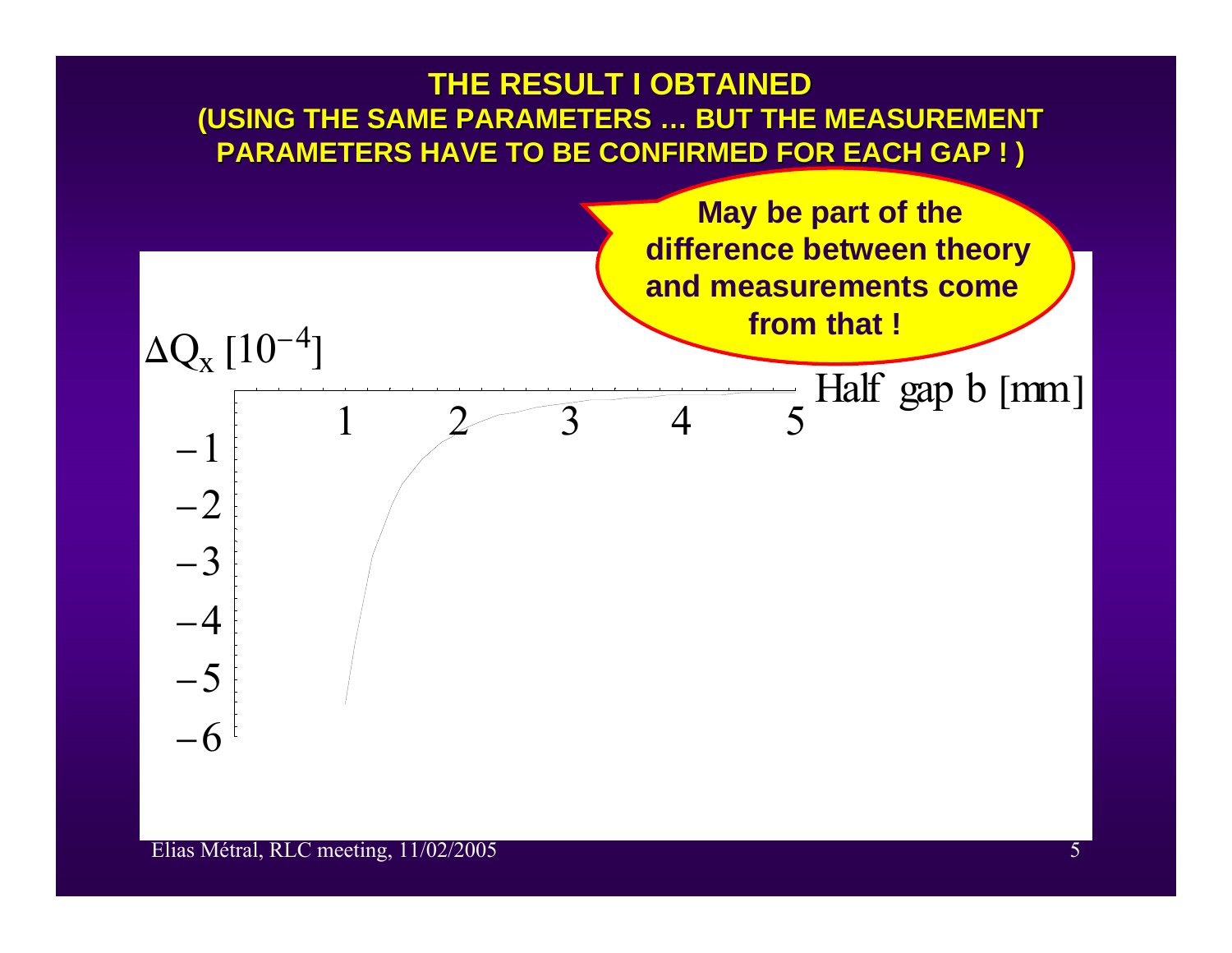#### **MULTI -BUNCH TUNE SHIFTS FOR THE BUNCH TUNE SHIFTS FOR THE LHC AT TOP ENERGY (1/5) LHC AT TOP ENERGY (1/5)**

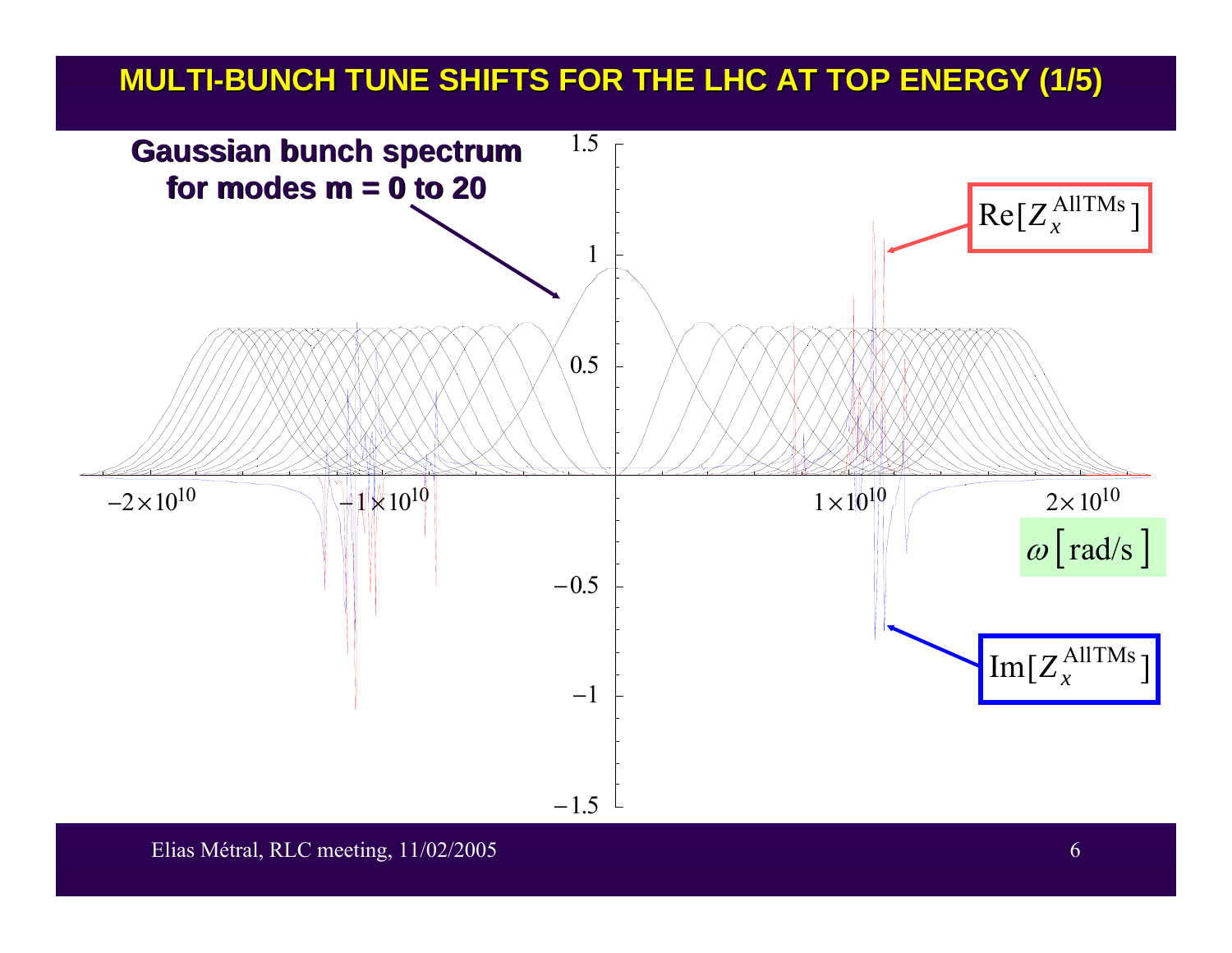| <b>MULTI-BUNCH TUNE SHIFTS FOR THE LHC AT TOP ENERGY (2/5)</b><br>For 1 collimator with most critical betatron function ( $\sim$ 400 m) |                                                                         |  |  |  |  |  |  |
|-----------------------------------------------------------------------------------------------------------------------------------------|-------------------------------------------------------------------------|--|--|--|--|--|--|
| $-7.35496\times10^{-7}$ - 8.30054 $\times10^{-9}$ i                                                                                     |                                                                         |  |  |  |  |  |  |
| $-4.52494\times{10}^{-7}$ – 3.55758 $\times{10}^{-8}$ i                                                                                 | $9.40848\times10^{-8} - 1.5836\times10^{-8}$ i                          |  |  |  |  |  |  |
| $-3.866\times10^{-7}$ – 6.81186 $\times10^{-8}$ i                                                                                       | $1.00594\times{10}^{-7}$ – 1.03212 $\times\,10^{-8}$ i                  |  |  |  |  |  |  |
| $-3.64841\times10^{-7}$ - 8.94599 $\times10^{-8}$ i                                                                                     | 9.67417 $\times$ 10 <sup>-8</sup> - 6.50222 $\times$ 10 <sup>-9</sup> i |  |  |  |  |  |  |
| $-3$ . $42943\times{10}^{-7}$ – 9 . $19787\times{10}^{-8}$ i                                                                            | $8.69313\times10^{-8}$ – 3.98337 $\times10^{-9}$ i                      |  |  |  |  |  |  |
| $-3.03872\times10^{-7}$ – $7.97902\times10^{-8}$ i                                                                                      | $7.47613\times10^{-8}$ – 2.37543 $\times10^{-9}$ i                      |  |  |  |  |  |  |
| $-2.43904\times10^{-7}$ – 6.15077 $\times10^{-8}$ i                                                                                     | $6.26328 \times 10^{-8} - 1.37523 \times 10^{-9}$ i                     |  |  |  |  |  |  |
| $-1.68694\times{10}^{-7}$ – $4.73627\times{10}^{-8}$ i                                                                                  | $5.18309 \times 10^{-8}$ – 7.69482 $\times$ 10 <sup>-10</sup> i         |  |  |  |  |  |  |
| $-8.96369\times10^{-8}$ – $4.09279\times10^{-8}$ i                                                                                      | $4.28261\times{10}^{-8} - 4.14216\times{10}^{-10}$ i                    |  |  |  |  |  |  |
| $3.51564\times10^{-8}$ – 3.20641 $\times10^{-8}$ i                                                                                      | $3.56027 \times 10^{-8} - 2.13771 \times 10^{-10}$ i                    |  |  |  |  |  |  |
| $7.30457\times{10}^{-8}$ – $2.32251\times{10}^{-8}$ i                                                                                   | $2.99192\times{10}^{-8}$ – 1.05562 $\times{10}^{-10}$ i                 |  |  |  |  |  |  |

Elias Métral, RLC meeting, 11/02/2005 7 and 2008 7 and 2008 7 and 2008 7 and 2008 7 and 2008 7 and 2008 7 and 2008 7 and 2008 7 and 2008 7 and 2008 7 and 2008 7 and 2008 7 and 2008 7 and 2008 7 and 2008 7 and 2008 7 and 20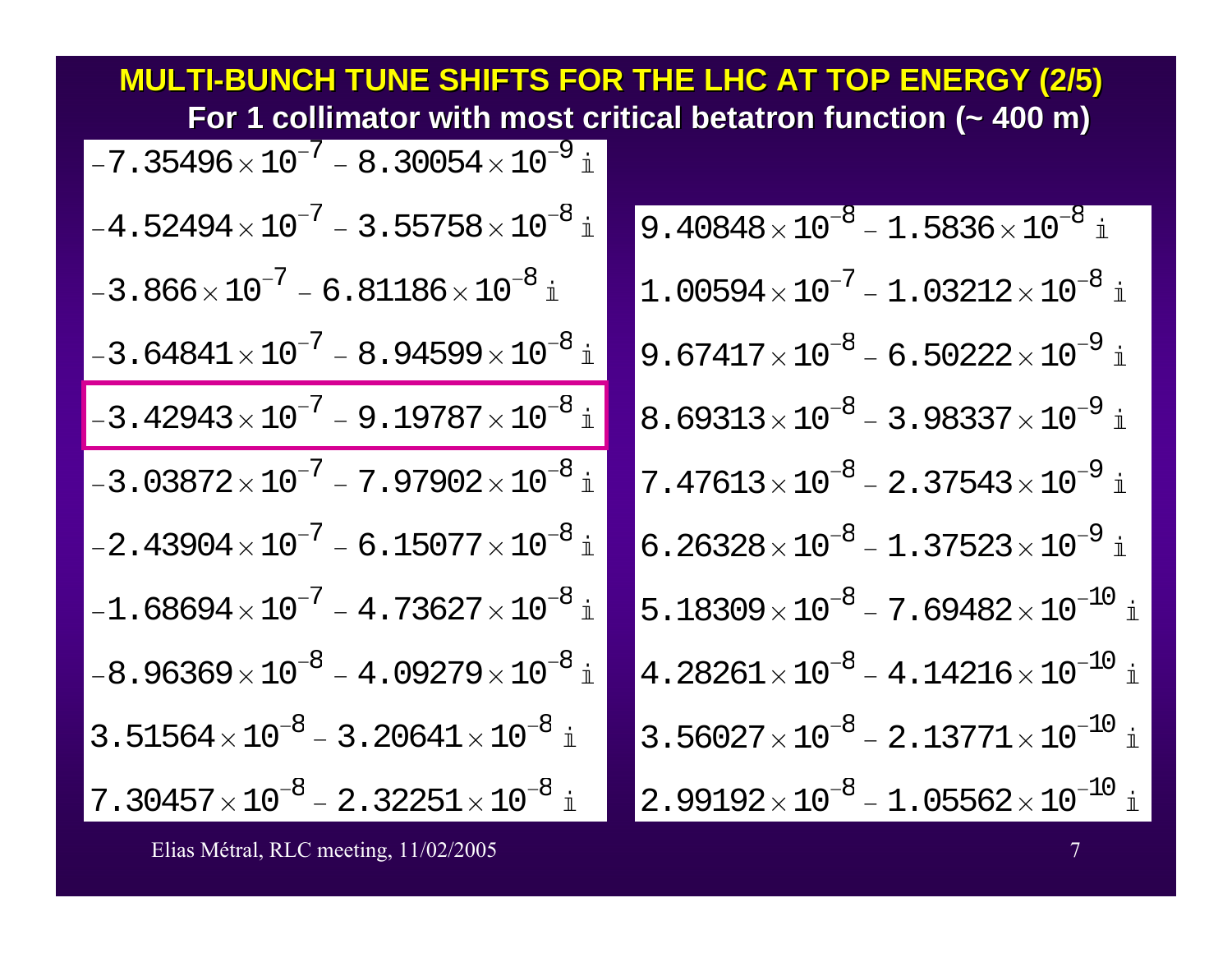**MULTI -BUNCH TUNE SHIFTS FOR THE BUNCH TUNE SHIFTS FOR THE LHC AT TOP ENERGY (3/5) LHC AT TOP ENERGY (3/5)**

 $\implies$  Instability rise-time for the most critical mode (m = 4) :  $\;\mid$   $\sim$   $155 \text{ s}$ 

#### **REMINDER REMINDER**

#### **Present baseline for Phase 1**

- **IR7 : 3 P + 11 S = 14 collimators**
- **IR3 : 1 P + 4 S = 5 collimators**

⇒ **19 collimators in total = 4 P + 15 S**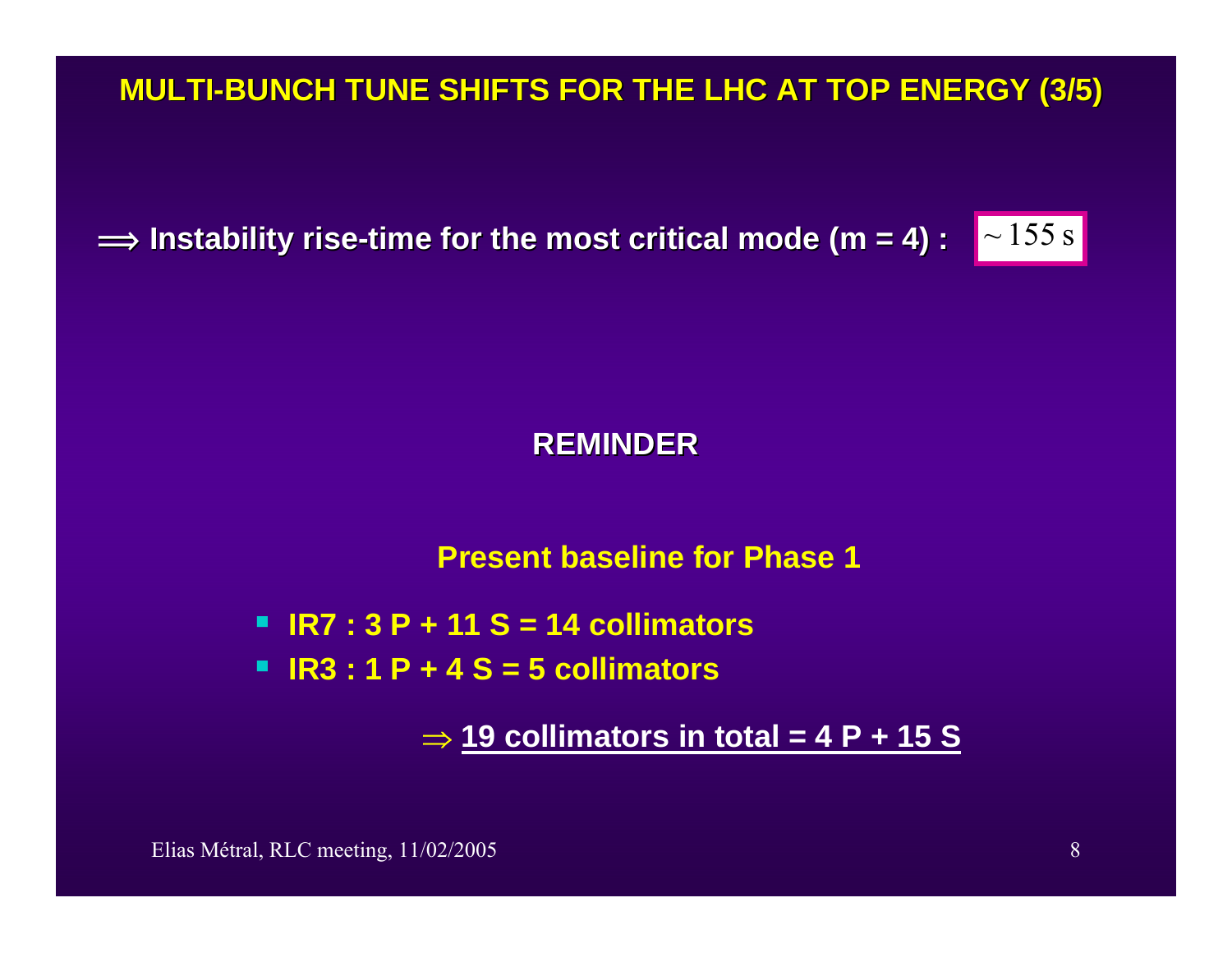## **MULTI -BUNCH TUNE SHIFTS FOR THE BUNCH TUNE SHIFTS FOR THE LHC AT TOP ENERGY (4/5) LHC AT TOP ENERGY (4/5)**



Elias Métral, RLC meeting, 11/02/2005 9